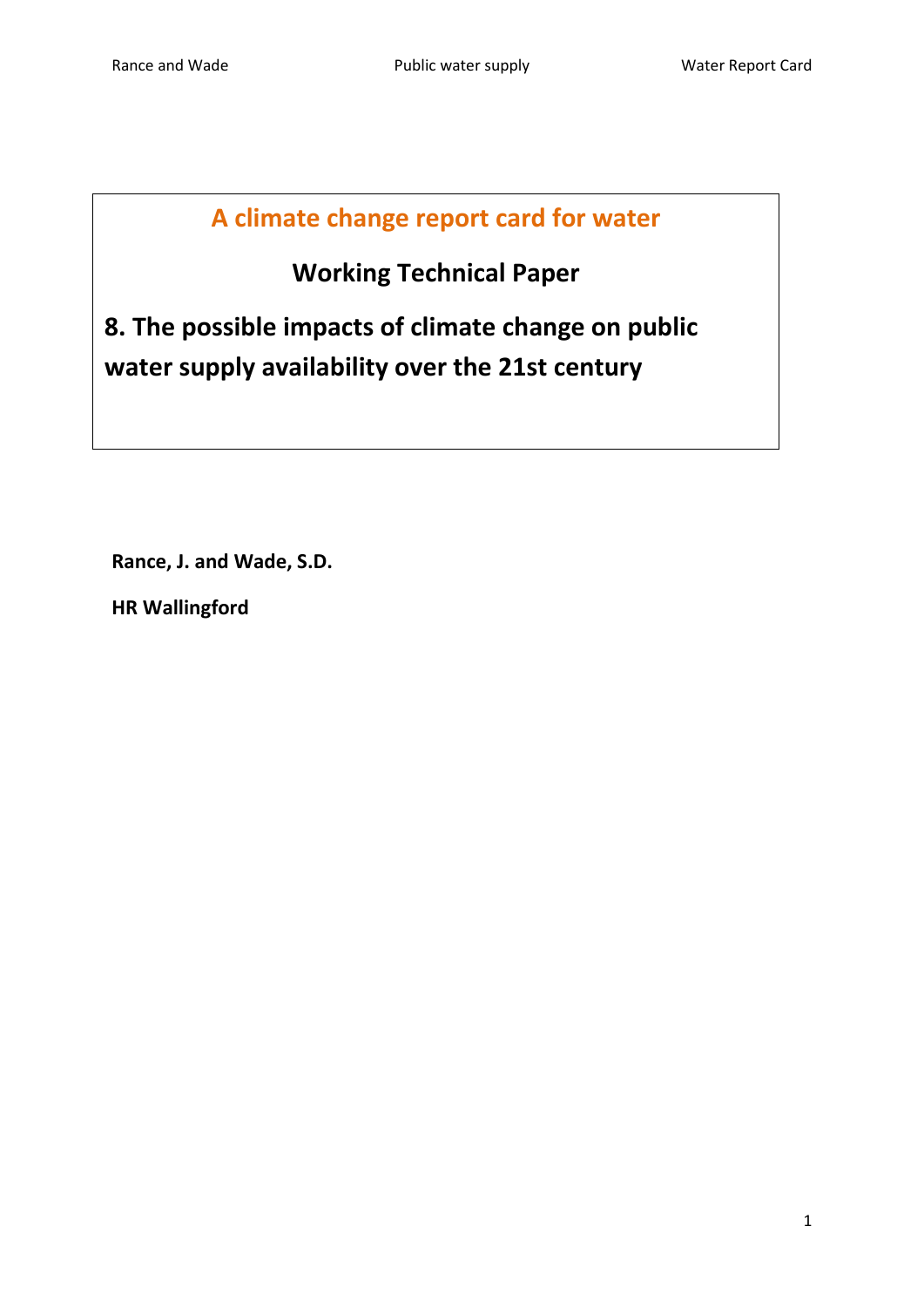#### **Summary**

Water availability is directly affected by climate. While public water supplies have proven to be reasonably resilient to variations in climate, shortages of water and environmental problems have been experienced in parts of the UK following major historic droughts. Water supplies can also be affected by flooding of infrastructure, leakage rates and changes in water quality.

Climate change could present both threats and opportunities to water resources. Any changes to river flows and groundwater recharge are likely to alter the amounts of water available for abstraction for public water supply, as well as for other users such as agriculture and industry. While parts of the UK may shift towards relatively arid conditions due to warmer conditions and reductions in average summer rainfall potentially affecting soil moisture, groundwater recharge, river flows and reservoir yields, increases in winter rainfall could provide opportunities in the form of increased storage. Climate change may also alter drought frequency and duration; there is, however, a need for further research to improve understanding of potential impacts on drought. Other ways in which climate change could affect the availability of water for public supply include the increased frequency of flooding potentially affecting water industry infrastructure and supply availability, and saline intrusion due to sea-level rise which may threaten abstraction points.

There is considerable evidence on the potential impacts of climate change on public water supply availability. For more than a decade, UK water companies have taken climate change into account within their water resources plans. In the latest available plans, water company estimates of the impacts of climate change on Deployable Output by water resource zone indicate that impacts vary widely. UK-wide projections suggest that there could be decreases in water available for public supply due to climate change in the near term (2020s), which become greater in the longer term (2050s and 2080s). Overall however, there has been little work looking at the potential impacts of climate change on public water supply availability beyond the 25 year planning period of the water company water resources plans.

Reductions in supply, together with potential increases in the demand for water, could lead to supply-demand deficits. It is, however, important to consider how drivers such as population growth, consumer attitudes, technological advancements and land use changes as well as regulatory changes might influence the situation too. There could also be further pressures on supplies should environmental requirements for water change due to the impacts of climate change.

## **Introduction**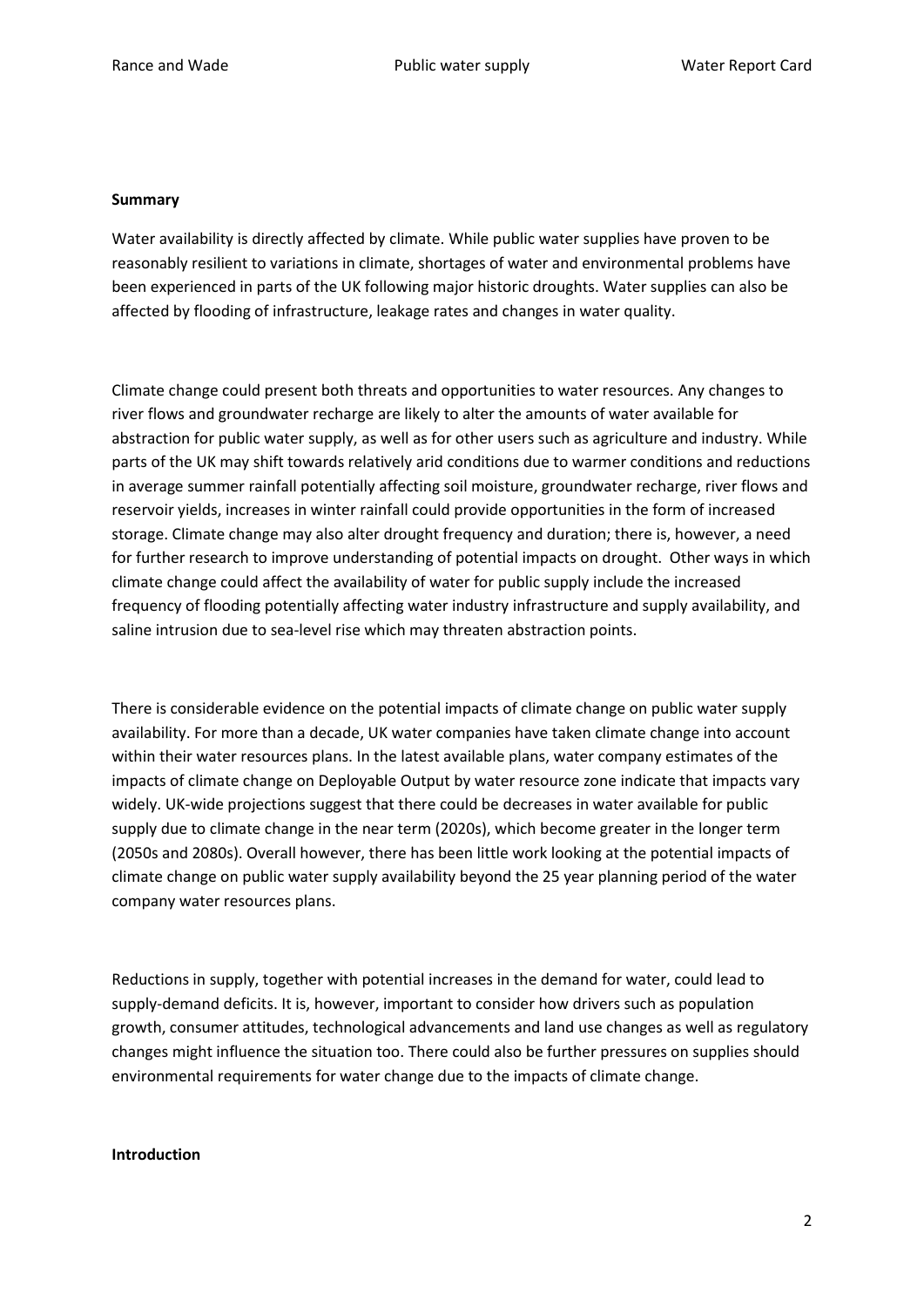The public water supply system in the UK has developed over the last 100 years to meet the needs of a growing population, higher drinking water quality standards and, more recently, improved environmental standards and commitments to reduce greenhouse gas emissions. Water supplies are sourced from groundwater (natural springs as well as deeper boreholes) and surface water sources, with the former typically providing the highest quality water and hence low treatment costs. The drive in the early  $20<sup>th</sup>$  century to supply water to growing industrial and urban centres involved the construction of large reservoirs to store excess winter rainfall to maintain supplies during the summer months. Although public water supplies have proven to be reasonably resilient to variations in climate, shortages of water and environmental problems have been experienced in parts of the UK following major historic droughts, such as those which occurred in 1921/22, 1975/76, 1990/92, 1995/97 and 2004/06 (Marsh, 2004; Marsh *et al.,* 2007; Watts *et al.*, 2012). As a result of the frequency of occurrence of water resources droughts over the past two decades, concerns regarding changes in climate have increased (Fowler *et al.*, 2007).

There is no single definition of drought, but several associated concepts. Deficits of effective rainfall significantly below long term averages, i.e. precipitation minus actual evapotranspiration, lead to meteorological droughts (also known as rainfall droughts). Such droughts can then develop into agricultural drought, where crops are affected by persistently high soil moisture deficits; hydrological drought, where there are reductions in groundwater recharge and river flows; environmental drought, impacting on habitats or species; or water resources drought, where both drought conditions and human activities lead to a shortage of available water to meet normal demands (Environment Agency, 2009). An original description of drought definitions is provided in Willhite and Glantz (1985).

The nature and impacts of drought vary with location and the sectors affected. Those areas which rely mainly on surface water sources can be affected by both short-term droughts as well as longer duration droughts, potentially having a severe effect on the availability of water resources. Those areas which abstract the majority of their water supplies from groundwater sources, or have large surface water stores, are more resilient to short-term droughts but remain likely to be affected by droughts of a longer duration (Marsh *et al.*, 2007). The majority of groundwater storage in the UK is in the chalk aquifers of southern England. Generally in the UK, supply systems are resilient to droughts of short-duration (for example of six to nine months), with difficulties arising when there are longer drought events lasting more than a year, as dry winters affect the refill of reservoirs and recharge of groundwater (Watts *et al.*, 2012). Past events in which there was a succession of dry winters have presented particular problems, such as the 2004-06 drought which resulted in the introduction of measures such as hosepipe bans in south-east England.

Water availability for public supply can be affected by climate in other ways too. For example, an increase in long-term average rainfall or intense rainfall events can lead to the flooding of critical water distribution and treatment infrastructure, and the potential loss of water supplies. Recently this occurred in summer 2007, where the Mythe Water Treatment Works in Gloucestershire was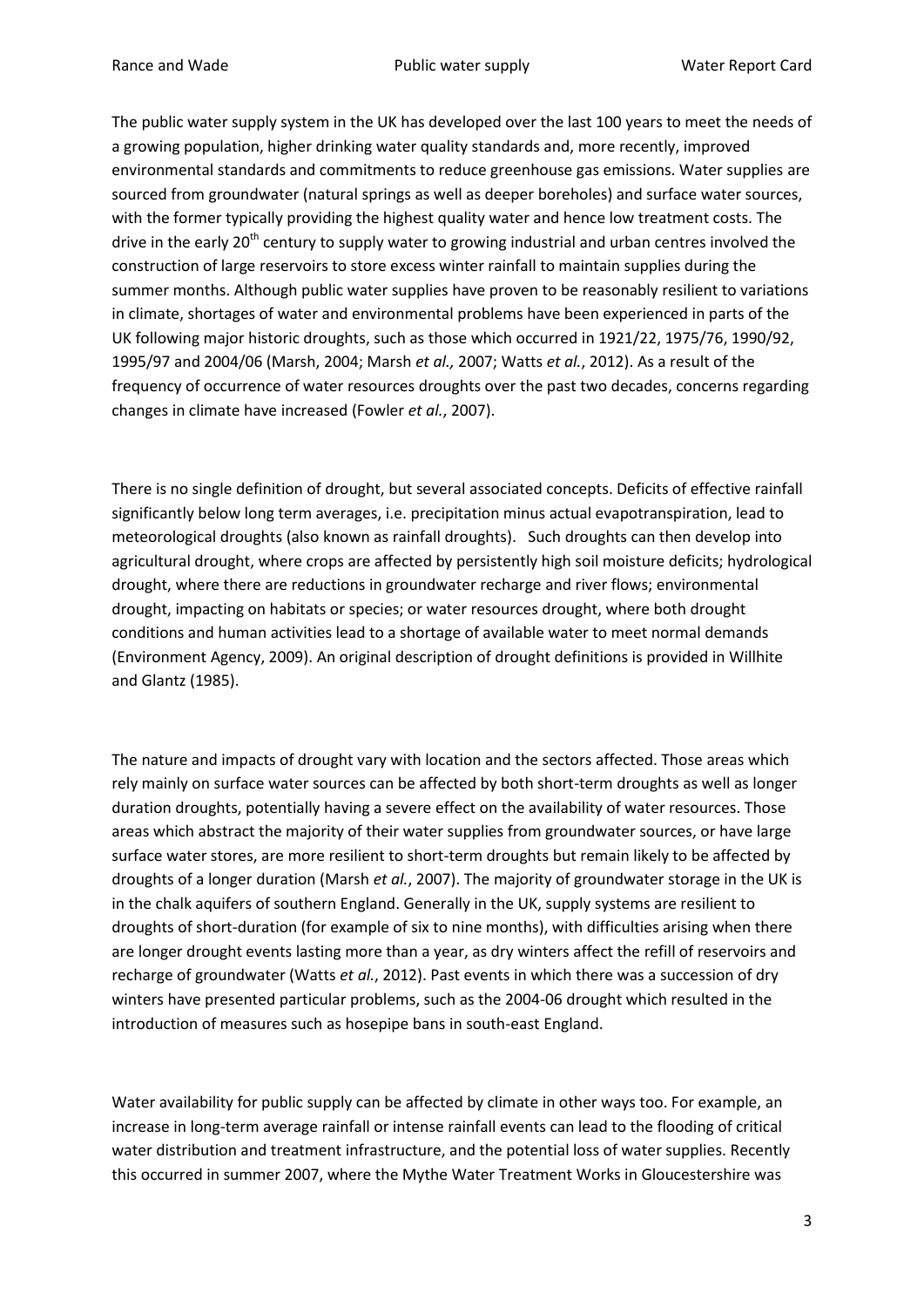flooded and drinking water supplies were cut-off for 17 days for thousands of people (Ofwat, 2008, cited in McBain *et al.,* 2010). Similarly, significant water quality problems, such as *Cryptosporidium* events following heavy rainfall or high nutrient concentrations and eutrophication following drier weather conditions can affect supplies (Whitehead *et al.*, 2009).

# **Potential impacts of climate change**

There is good understanding in the water industry of the potential risks of climate change. For more than a decade, UK water companies have included consideration of the potential impacts of climate change within their water resources plans (Arnell, 2011). Water Resources Management Plans (WRMPs) are produced by all water companies in the UK, and look ahead 25 years to show how the water company intends to ensure a sustainable balance between the supply and demand for water. These plans are prepared within a policy framework set by Government and consider a wide range of factors in developing measures for managing demand and developing new supplies, including changes in demand, population growth, environmental legislation as well as climate change. WRMPs need to consider potential reductions in water availability coupled with the possibility of increased demands as well as the requirement to maintain 'good ecological status'<sup>1</sup> in rivers and lakes. Water companies have also presented their assessment of climate change impacts and how they plan to adapt in Adaptation Reporting Power (ARP) reports. Water companies in England are 'reporting authorities' and are required to prepare these reports under the Climate Change Act (2008), detailing the assessments they have undertaken on their assets of current and future climate risks, as well as potential adaptation options. Water companies in Wales have prepared these reports voluntarily.

Due to these assessments and other research studies there is considerable evidence available on the potential impacts of climate change on public water supply (New *et al.*, 2007; New *et al.*, 2009). The analysis of water availability and the effects on water resources and quality tends to be extremely site-specific, and most research studies look at particular catchments. The effects of climate change on water availability and the impacts that has in turn for public water supply management can vary widely, depending on the system being considered. For example, in situations where there are already pressures on the availability of water supplies, a small change in climate could lead to a significant impact (Arnell, 1998).

Climate change could present both threats and opportunities to water resources. Perhaps the most obvious group of impacts relate to how changing seasonal rainfall patterns and increasing temperatures may influence water availability. Climate change projections for the UK indicate that during the  $21<sup>st</sup>$  century there could potentially be significant decreases in average summer rainfall and increases in winter rainfall (Murphy *et al.*, 2009). However, wetter summers are also a possibility

**<sup>.</sup>**  $1$  The EU Water Framework Directive (2000/60/EC) requires that Member States must aim to reach good chemical and ecological status in inland and coastal waters by 2015, and prevent deterioration in these water bodies.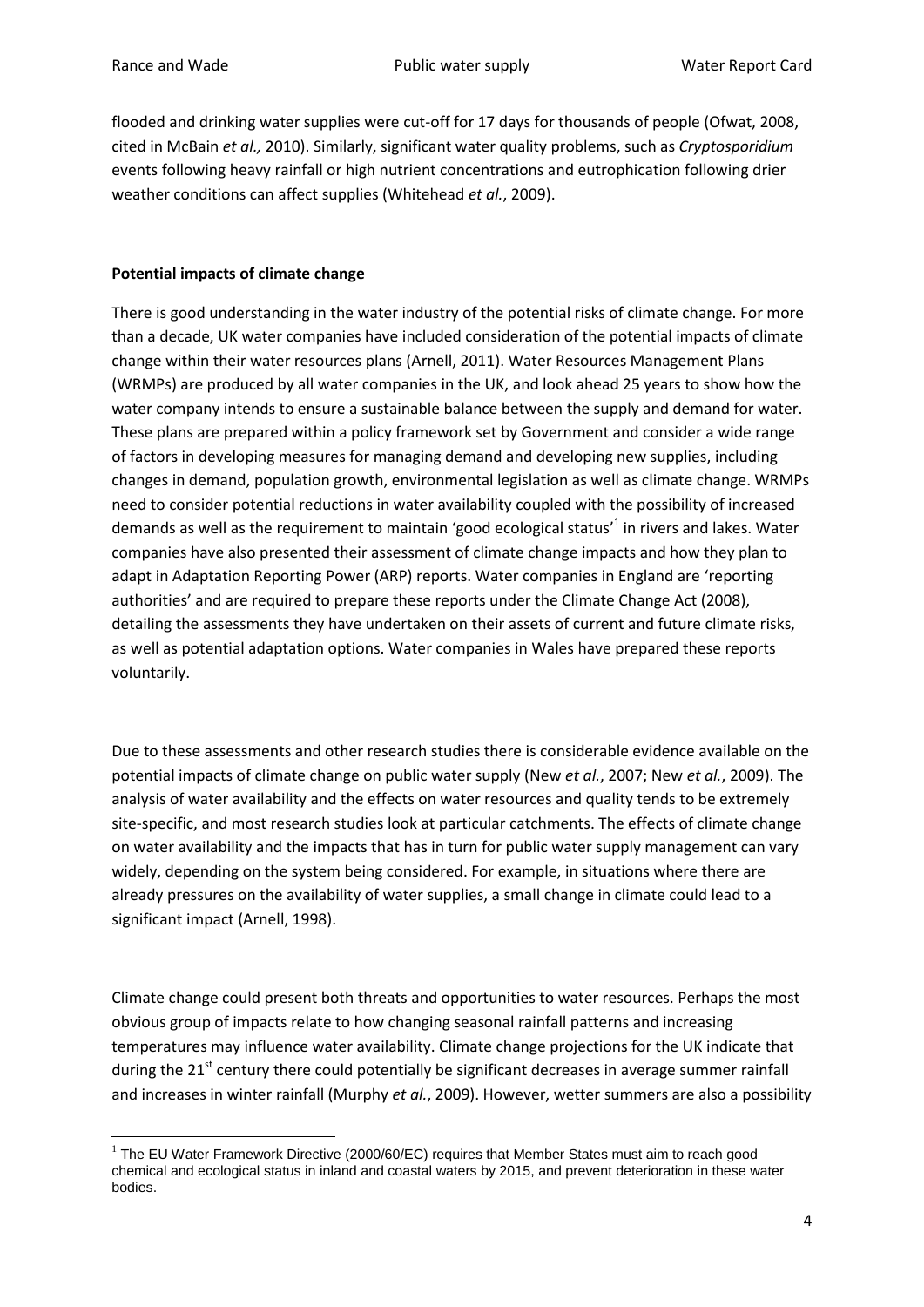and cannot be ruled out (Met Office, 2012). It is estimated that evapotranspiration will increase with increases in temperature (Arnell, 2004; Bates et *al.,* 2008; Watts, 2010; Vidal *et al.,* 2011). Yet there is still considerable uncertainty with respect to the response of plants to elevated carbon dioxide levels and what the net effects of actual evapotranspiration may be at the basin scale (Betts *et al.,* 2007). Warmer conditions together with reductions in annual precipitation and changes in seasonal precipitation (Murphy *et al.,* 2009) may mean that parts of the UK shift towards relatively arid conditions, which would affect soil moisture content, groundwater recharge, river flows and reservoir yields.

Any changes to river flows and groundwater recharge are likely to vary the amount of water available for abstraction for public water supply, as well as for other users (e.g. agriculture and industry). The potential impacts of climate change on river flows in the UK have been studied in some detail over the last two decades (CCIRG, 1996; Arnell, 2004; UKWIR, 2007; Watts, 2010; Vidal *et al.*, 2011). These studies generally indicate a more intense hydrological cycle characterised by higher winter flows and lower summer flows. With the development of more climate models and downscaling approaches, river flows and groundwater recharge studies have built up an improved understanding of the uncertainties associated with the choice of climate model, the downscaling approaches used and the hydrological modelling methods implemented (Lopez *et al.*, 2009). It is clear from this research that changes in seasonal precipitation and evapotranspiration are important factors to consider (Watts, 2010), as are river basin characteristics, for example the river flow derived from baseflows or groundwater sources (UKWIR, 2007).

Climate change may alter drought frequency and duration in the UK (Vidal and Wade, 2008a), although this is an area in which there are conflicting views and further research is needed to improve understanding. For instance, while some research shows that there could be an increase in meteorological droughts (Vidal and Wade, 2009) other studies conclude that it is not yet possible to robustly project changes in these droughts (Burke *et al.*, 2010), particularly in modelling the persistence of long droughts (Watts *et al.*, 2012). An increase in the severity and frequency of drought would have substantial implications for water resources management.

Other potential ways in which climate change could affect the availability of water for public supply include the increased frequency of flooding, potentially affecting water industry infrastructure and supply availability, as well as saline intrusion due to sea-level rise which may threaten abstraction points for groundwater sources. Changes in precipitation and temperature patterns may also increase soil movement, affecting underground assets such as pipes and potentially leading to increased pipe bursts and leakage, and therefore loss of water for supply. There may also be opportunities too, for example an increase in winter rainfall could allow for more water to be stored. Table 1 summarises the main possible impacts of climate change and consequences with respect to public water supply availability.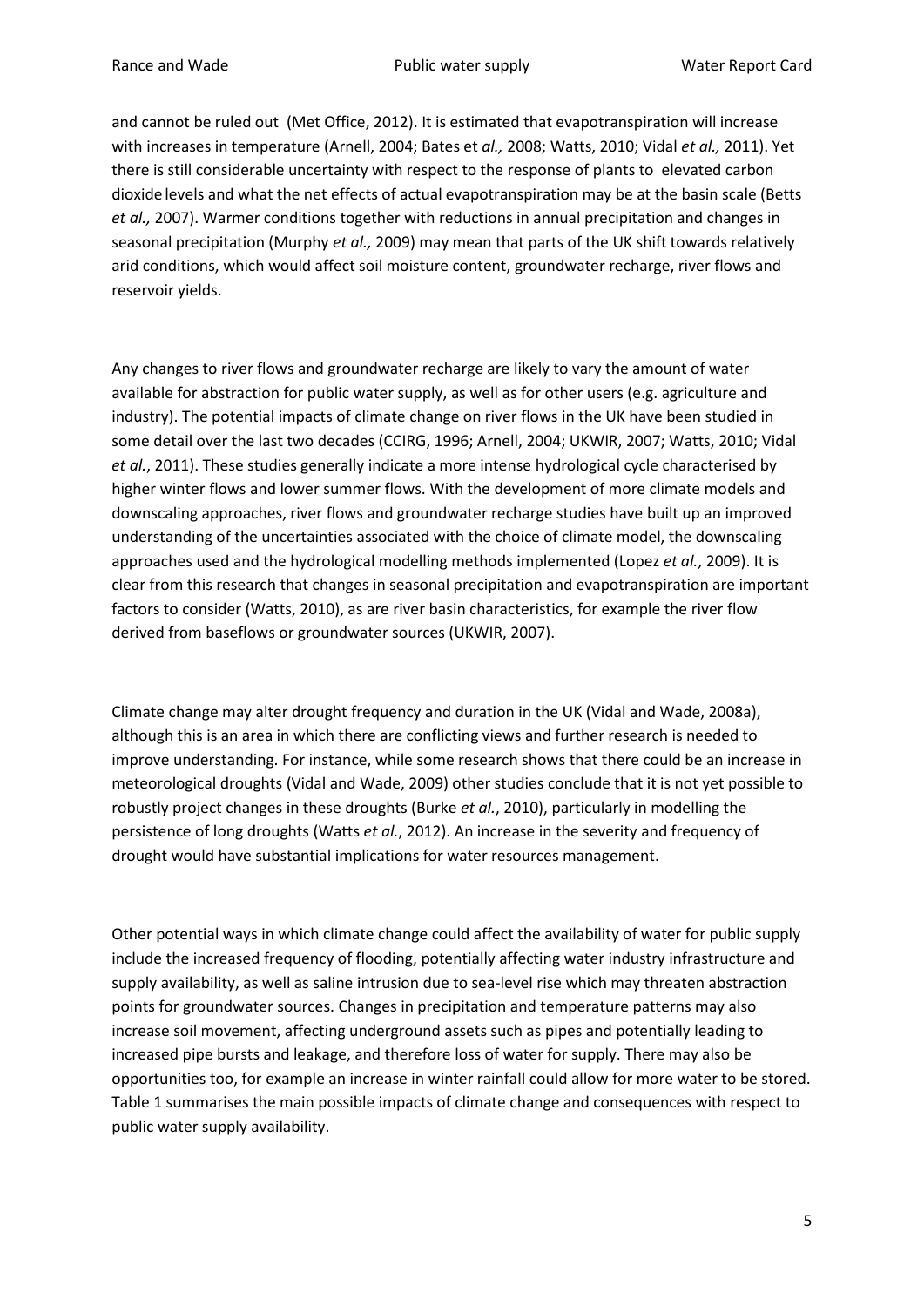| Table 1 Possible climate change impacts and consequences |  |  |
|----------------------------------------------------------|--|--|
|----------------------------------------------------------|--|--|

| <b>Climate effect</b>                                                | Impact                                                     | Consequence                                 |
|----------------------------------------------------------------------|------------------------------------------------------------|---------------------------------------------|
| Periods of extremely low rainfall                                    | Major drought                                              |                                             |
| Decrease in summer rainfall                                          | Low flows                                                  |                                             |
| Long periods (multi-season) of<br>lower than average rainfall        | Changed recharge and low groundwater<br>levels             | Change in available water                   |
| Increased summer temperatures                                        | Increased evaporation from open water<br>(e.g. reservoirs) |                                             |
| Long periods (multi-season) of<br>lower than average rainfall        | Change in reservoir yields for public water<br>supply      |                                             |
| Increased summer temperatures                                        | Increased demand for water                                 | Increased competition for<br>water          |
| Sea-level rise                                                       | Saline intrusion and incursion                             | Freshwater supplies<br>potentially affected |
| Changes in temperature and rainfall                                  | Increased soil movement                                    | Water supply pipe<br>bursts/leakage         |
| Increased rainfall (either long-term<br>average or intense rainfall) | Flooding of critical infrastructure                        | Water supplies affected                     |
| Changes in rainfall                                                  | Erosion and sedimentation                                  | Reduction in water<br>storage and yield     |

Source: Rance *et al.* (2012)

## **Assessing and managing climate change impacts on water availability**

All water service providers in the UK use research evidence from UKWIR and Environment Agency funded research that has been translated into practical methods for including climate change in water resources planning (Arnell, 2003; UKWIR, 2006; Arnell and Reynard, 2007). These studies have made use of available climate change projections or General Circulation Models (GCMs), downscaled to UK catchments (Hulme and Jenkins, 1998; Hulme *et al.*, 2002; Murphy *et al.*, 2009; UKWIR, 2007; Vidal and Wade, 2008a; 2008b). They provide projected changes in monthly river flows and annual average recharge for catchments in the UK, together with practical methods for the inclusion of these changes in water resources planning. The most recent WRMPs submitted in autumn 2009 for the last Periodic Review (PR09) were based on the national-scale assessment from 2008 (Vidal and Wade, 2008b). In these plans, calculations were generally made using the UKWIR06 climate change scenarios: 'wet', 'mid' and 'dry' according to Environment Agency guidance (Environment Agency, 2008). The 'mid' scenario is the average of six downscaled GCMs, and is in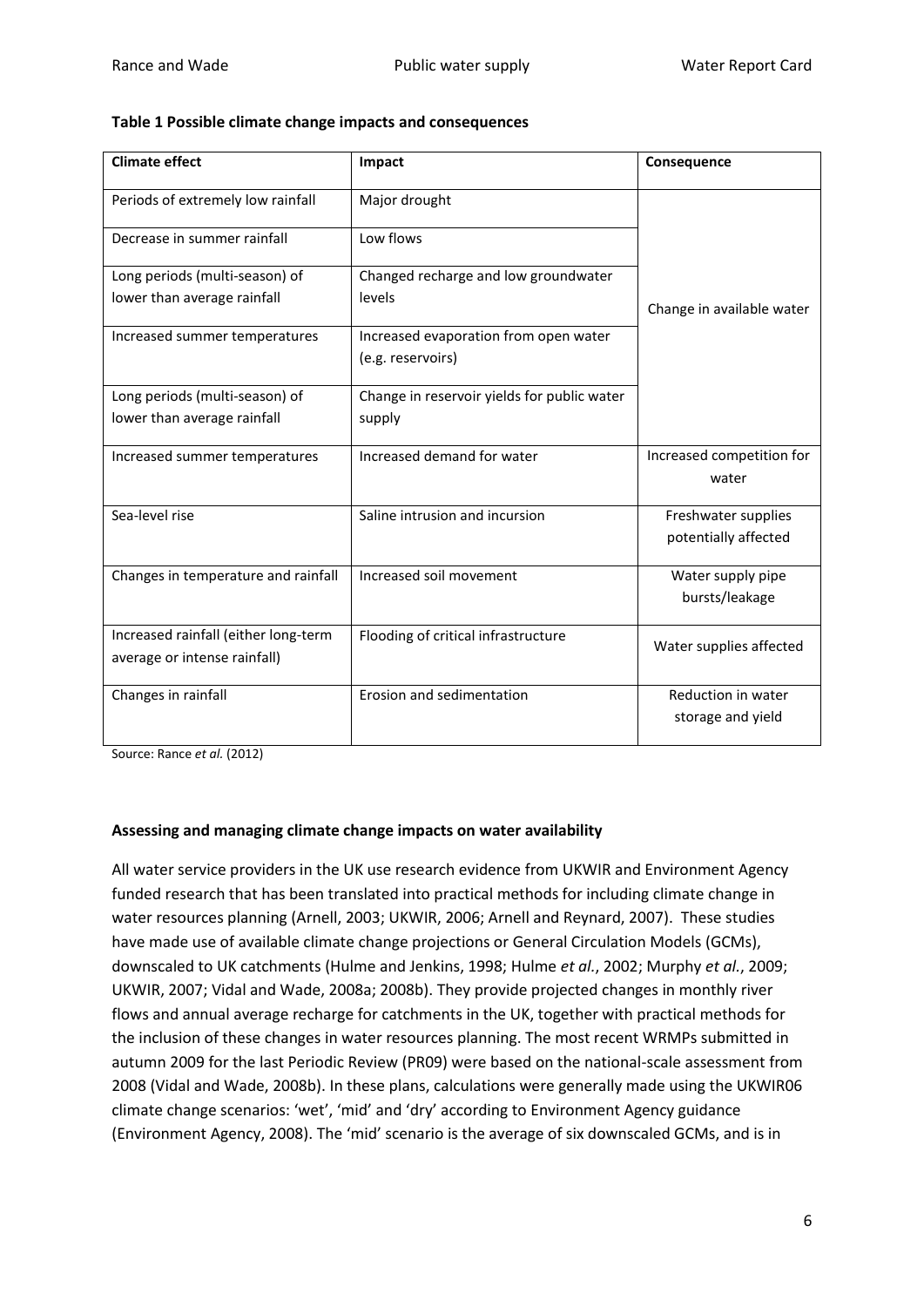effect equivalent to the UKCIP02<sup>2</sup> medium high emissions scenario (Hulme *et al.*, 2002), while the 'wet' and 'dry' scenarios are the 'mid' plus and minus one standard deviation respectively (UKWIR, 2007). The Environment Agency's Supplementary Guidance (Arnell and Reynard, 2007) outlines how the impacts of climate change on water availability can be included in water resources planning. Impacts for the 2020s<sup>3</sup> period are first calculated for river flows and/or groundwater recharge levels under the three scenarios, before Deployable Output (DO)<sup>4</sup> from that zone is calculated. These figures are then scaled between 2010 and 2035 using a standard methodology (Environment Agency, 2008). The final stage in the process is to calculate headroom allowance, a component which allows for uncertainty in the supply-demand balance.

An analysis of 21 draft WRMPs in England, published in April and May 2008 for public consultation, is provided in Charlton and Arnell (2011). Water company estimates of the impacts of climate change by water resource zone indicate that impacts vary widely in terms of percentage of DO. The greatest impacts were shown to be in South East England, with all but one of the resource zones with climate change DO reductions greater than five percent over the planning period (less than 20 percent of the total number of resource zones) located in Southern England (Charlton and Arnell, 2011). Impact variability between zones could be attributed to a number of factors, including the size of the resource zone and source type. The greatest percentage changes in DO were found mostly within the smaller resource zones, while the impact on surface water and groundwater sources also varied between water companies. An aggregated national level figure (for England) totalled a loss of 523 Ml/d in DO in 2034/35, relative to 2006/07 figures. This equates to roughly three percent of DO, or the entire supply of one water company. While decreases in summer rainfall could present increasing challenges for water supply management, increases in winter rainfall could provide opportunities in the form of increased storage. Charlton and Arnell (2011) recognised that there are small climate change impacts in some water resource zones, because wetter winters mitigate the effect of drier summers.

Within the 2008 WRMPs, climate change is also considered in the uncertainty allowance. Arnell (1998) recognised that there are three main uncertainties to consider when looking at the potential impacts of climate change on water resources. Firstly, there is the uncertainty associated with climate change projections, which includes, for example, uncertainty relating to the future rate of greenhouse gas emissions and uncertainty relating to the climate modelling. Secondly there are uncertainties associated with translating these climate changes to an effect on a system like a catchment; this includes the uncertainty relating to the use of hydrological models. The third type of uncertainty considers the actions and responses of managers and other actors within the water environment, as this would affect the impact of climate change. The range of uncertainty considered within water company WRMP assessments could have significant implications for the planning process and in some water resource zones there is very large uncertainty due to climate change (Charlton and Arnell, 2011).

 $\overline{a}$ 

 $2$  The UKCIP02 climate change scenarios released in 2002.

 $3$  A 30-year time period centred on the 2020s

<sup>4</sup> Deployable Output (DO) is the amount of water that can be pumped from a water company's sources (surface and groundwater), constrained by licence, hydrology or hydrogeological factors and works capacity.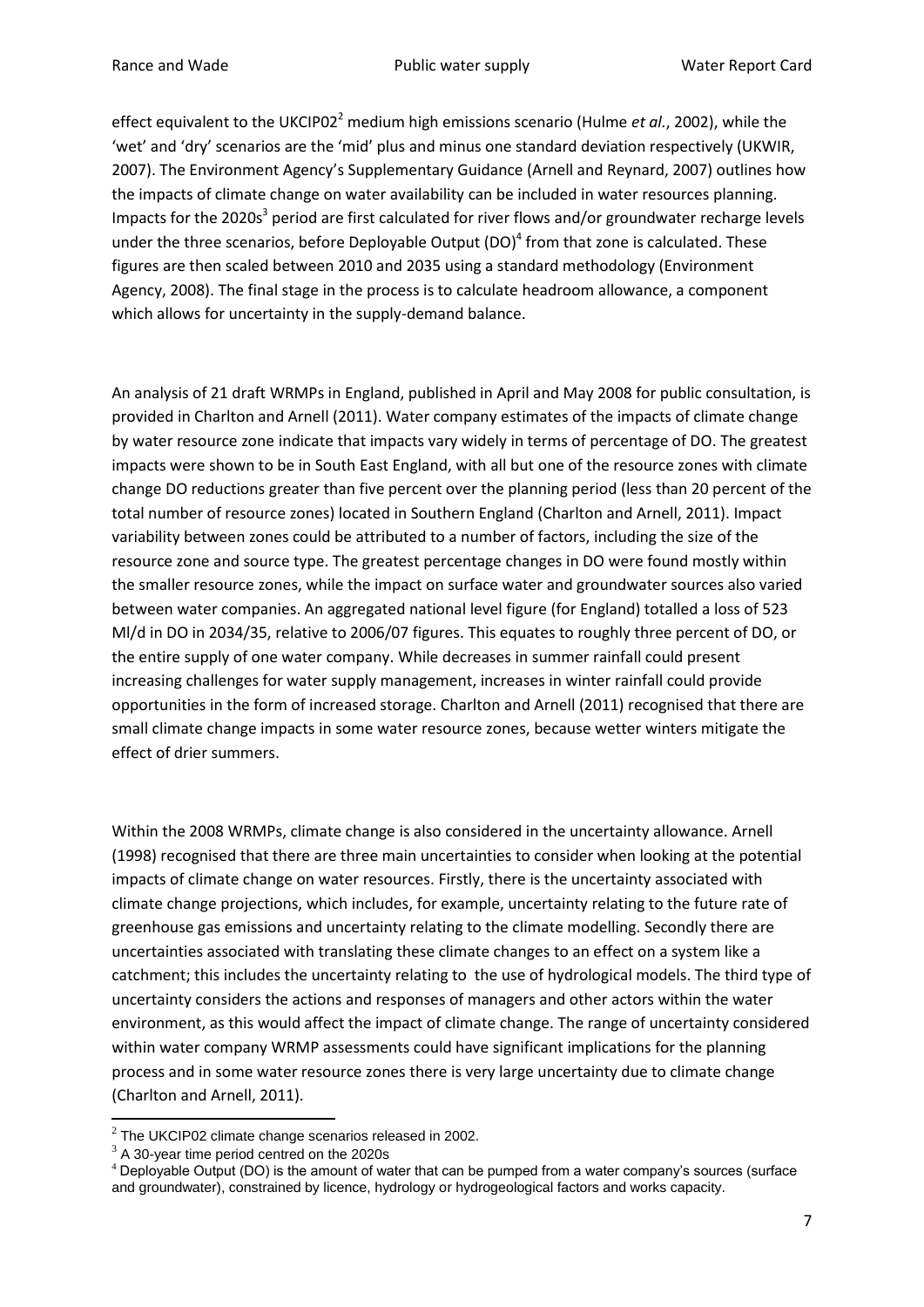For the next release of WRMPs, most companies are expected to use the UK Climate Projections 2009 (UKCP09) to estimate the impact of climate change on DO. The UKCP09 projections are 'probabilistic' in that they reflect a range of changes in climate based on observations, a large number of models and expert judgement (Murphy *et al.*, 2009). While this can provide for more robust assessments of climate change, it does introduce considerable complexity and because of this, research has shown that it has been quite difficult to propagate this information into impact studies (Christierson *et al.*, 2012; New *et al.*, 2007; Stainforth *et al.*, 2007).

A recent project funded by UKWIR developed a practical method for using this probabilistic information in assessing the potential impacts of climate change on monthly river flows (Christierson *et al.*, 2009; Christierson *et al.*, 2012). The analysis focused specifically on the 2020s, Medium emissions (A1B) scenario and indicated that at a 50 percent probability level and based on averaging the results for between four and eight catchment models, there would be changes in flows ranging from an increase of roughly 15 percent in the winter to a decrease of 33 percent in the summer, compared to a baseline period of 1961 to 1990. For individual river catchments, however, changes could be significantly outside of this range. Other recent work with UKCP09 indicates that statistically significant changes in summer flow may occur well before increases in average winter flow (Vidal *et al.*, 2011).

One of the changes to the water resources planning guidelines in England and Wales has been the introduction of a climate vulnerability analysis, which provides the background information to justify decisions on climate change impact assessment methods (Environment Agency *et al.,* 2012). One approach is to base this vulnerability assessment on information from previous climate change impact assessments, and use a magnitude versus sensitivity plot as shown in Figure 1. The figure displays DO change data from draft and final WRMPs (PR09) for water resource zones across England and Wales. It plots the magnitude of change in DO for a 'mid' climate change scenario against the sensitivity of the results to the climate change scenario (uncertainty range), calculated as the difference between the 'wet' and 'dry' scenarios (Environment Agency, 2013).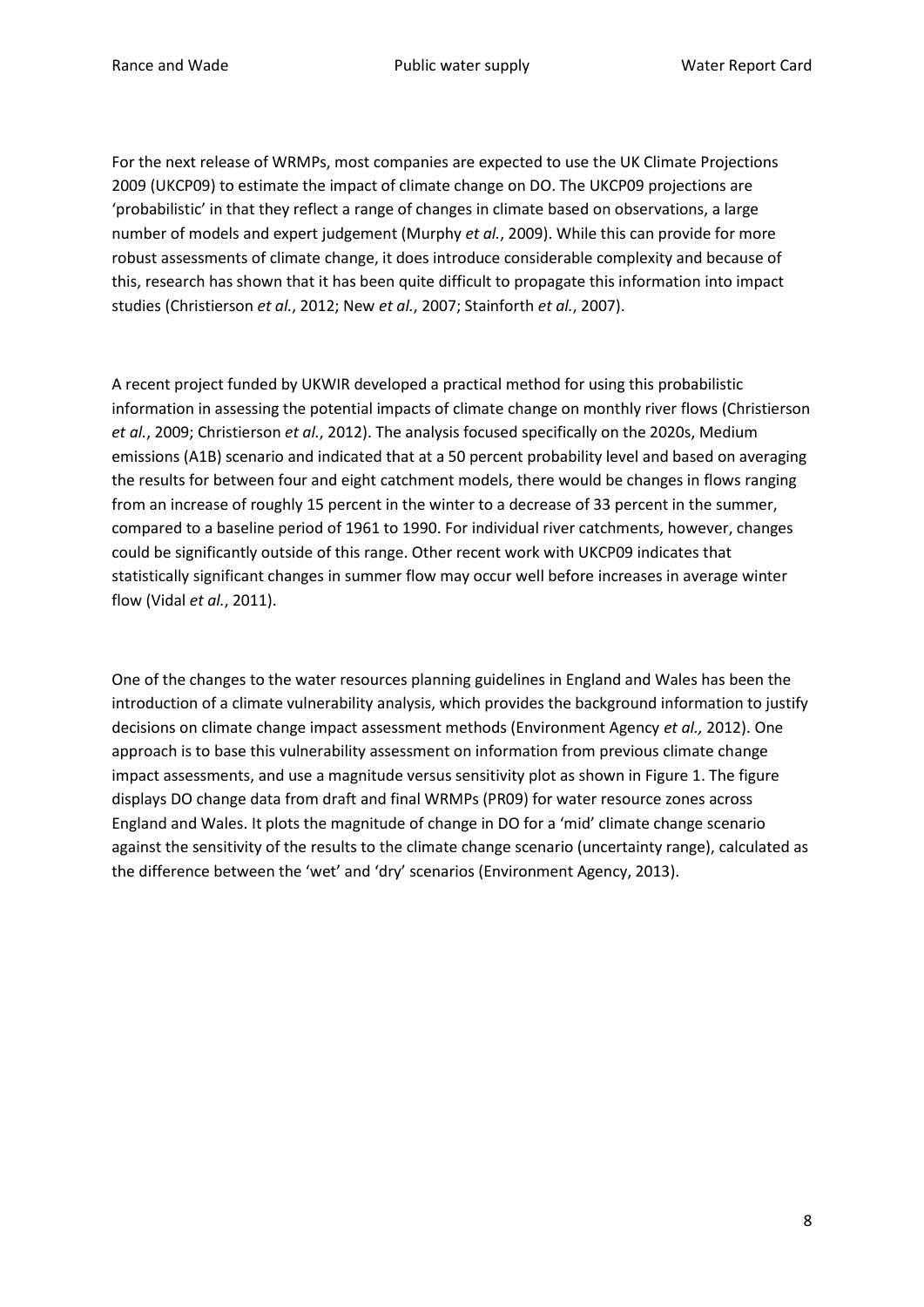

# **Figure 1 Magnitude of DO change (%) for the climate change mid scenario versus sensitivity for water resource zones in England and Wales based on WRMPs from 2009 (Source: Environment Agency, 2013)**

Figure 1 shows that for the majority of zones, impacts vary from 'no change' to a decrease of five percent (for the 2020s, Medium emissions scenario). Generally the sensitivity, or range of changes in DO, i.e. from the 'wet' to the 'dry' scenario, is larger than the magnitude, i.e. the change in DO for the 'mid' scenario, illustrating the different sensitivities of the zones to future climate conditions (Environment Agency, 2013). The colours on the figure indicate whether a water resource zone is classed as 'low' (green), 'medium' (orange) or 'high' (red) vulnerability. Based on this approach it is anticipated that just under half of the water resource zones in England and Wales would require further detailed analysis into the impacts of climate change on DO.

There has been little work looking at the potential impacts of climate change beyond the 25 year planning period of the WRMPs (i.e. beyond 2034/35), and no water companies have considered changes out to the 2050s time period. One study which has looked beyond this period and up to the 2080s is the UK Climate Change Risk Assessment (CCRA), specifically the water sector analysis (CCRA, 2012; Rance *et al.*, 2012). The CCRA suggested that there may be substantial impacts from climate change on the water available for public supply. The analysis considered change in DO and made use of the impacts of climate change on DO reported in draft WRMPs and directly from water companies in the UK. The results were collated and expressed as the percentage change in DO from the baseline by UKCP09 river basin region. This informed the development of a response function to relate change in DO to change in relative aridity (a measure of how warm and dry the climate is compared to the 1961-90 baseline). It indicated that DO could continue to decline in more arid conditions, but was subject to a number of assumptions and caveats. The available evidence was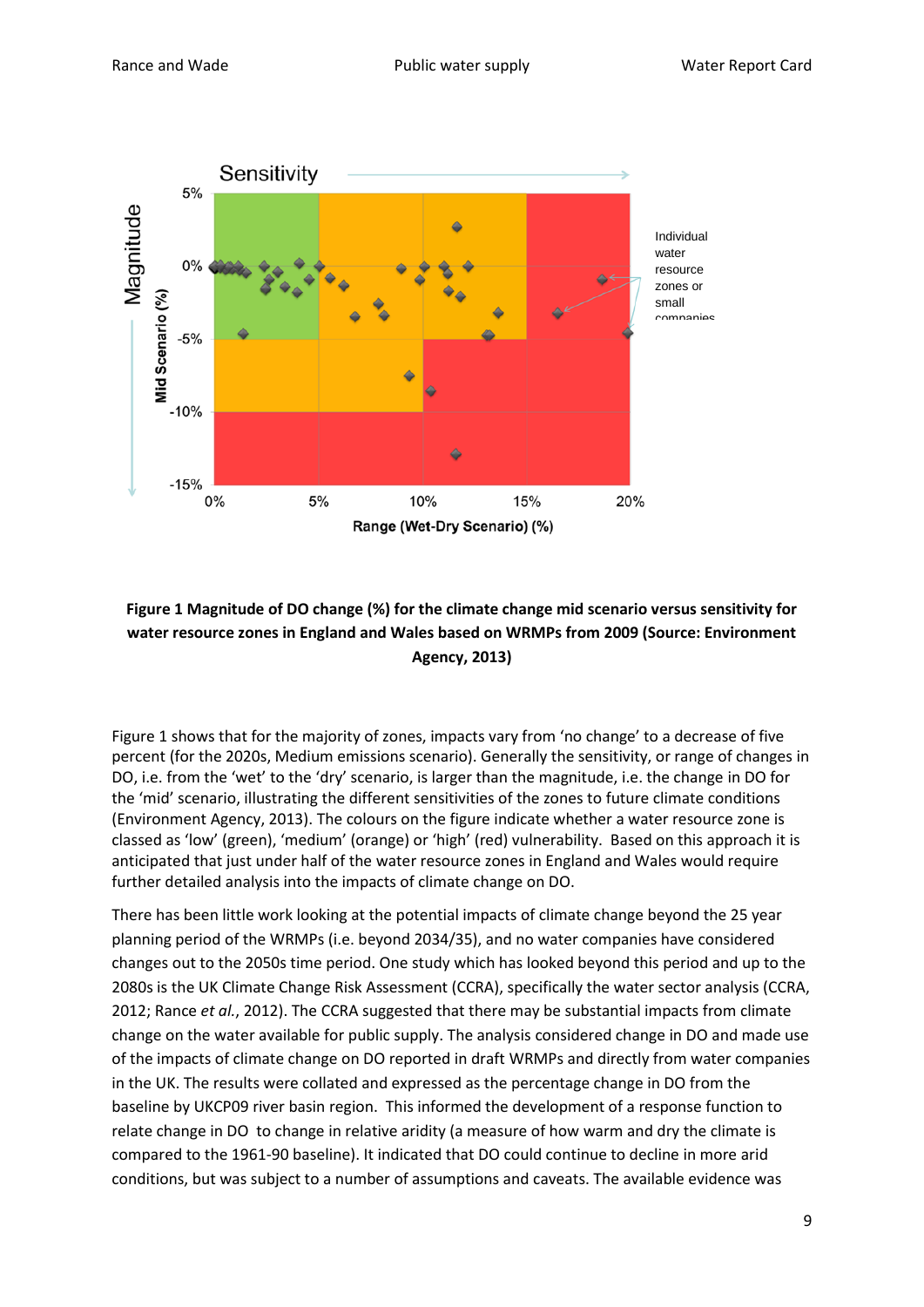**.** 

then scaled using relative aridity to provide estimates of future risk under three different emissions scenarios (High, Medium and Low), three future 30-year time periods (centred on the 2020s, 2050s and 2080s) and for three probability levels (10, 50 and 90 percent) (CCRA, 2012).

Looking specifically at figures aggregated to a UK-level, there are projected reductions in DO of 3% (8 to -14%) by the 2020s, 17% (0 to -30%) by the 2050s, and 23% (-4 to -35%) by the 2080s<sup>5</sup>. The results for the 2020s are similar to those presented in water company plans with reductions in DO typically in the one to ten percent range for the 50 percent probability level (p50). However, the analysis considers changes in annual average climate only, and does not reflect seasonal changes.

The CCRA water sector analysis also looked at the supply-demand balance, considering changes in DO and the demand for water. It is important to consider demand-side as well as supply-side impacts when assessing the potential impacts of climate change, because impacts on water supply could become insignificant if increasing demand-side pressures are much greater (Charlton and Arnell, 2011). Water demands have shown to be affected by climate with clear links between temperature and the demand for water for domestic, agricultural and industrial use. Water demand has also been observed to increase following above average temperatures, which has been noted in a few water company ARPs. The CCRA analysis made use of data from the Climate Change and the Demand for Water (CCDeW) project (Downing *et al.*, 2003). In the latest round of WRMPs, most water companies used these values to factor climate change into their demand estimates (Charlton and Arnell, 2011). The CCDeW project estimated that by the 2050s, the additional impact of mean climate change (above the socio-economic scenarios considered) would be to increase domestic demand by 2 to 4%, industrial and commercial demand by 4 to 6% and agricultural demand by 26% (for England and Wales only). Scaling these estimates as part of the CCRA indicated that the domestic demand for water is projected to increase by 5% (3 to 8%) by the 2080s (Rance *et al.*, 2012).

The Environment Agency quantified pressures on water availability up to the 2050s, through consideration of freshwater availability, the demand for abstraction and environmental requirements in their work supporting the Water White Paper (Environment Agency, 2011; Defra, 2011). This work considers all types of abstraction, and not just those for public water supply. Different scenarios were considered, and it was found that there may be insufficient water available for abstraction and the environment due to increased demand and the effect of climate change on flows. These pressures varied by region in England and Wales, with some areas such as the Thames, Severn and Dee river basin districts experiencing greater challenges than others. At a catchment level, catchments in Wales, south west and northern England are projected to experience the largest reductions in flows due to climate change, while also experiencing the most unmet demand. This illustrates that issues associated with water availability may not be limited to the south and east of England.

 $<sup>5</sup>$  Figures are for the Medium emissions p50 scenario, with ranges in the brackets the Medium emissions p10 and</sup> p90 scenarios for the 2020s, and Low emissions p10 and High emissions p90 for the 2050s and 2080s.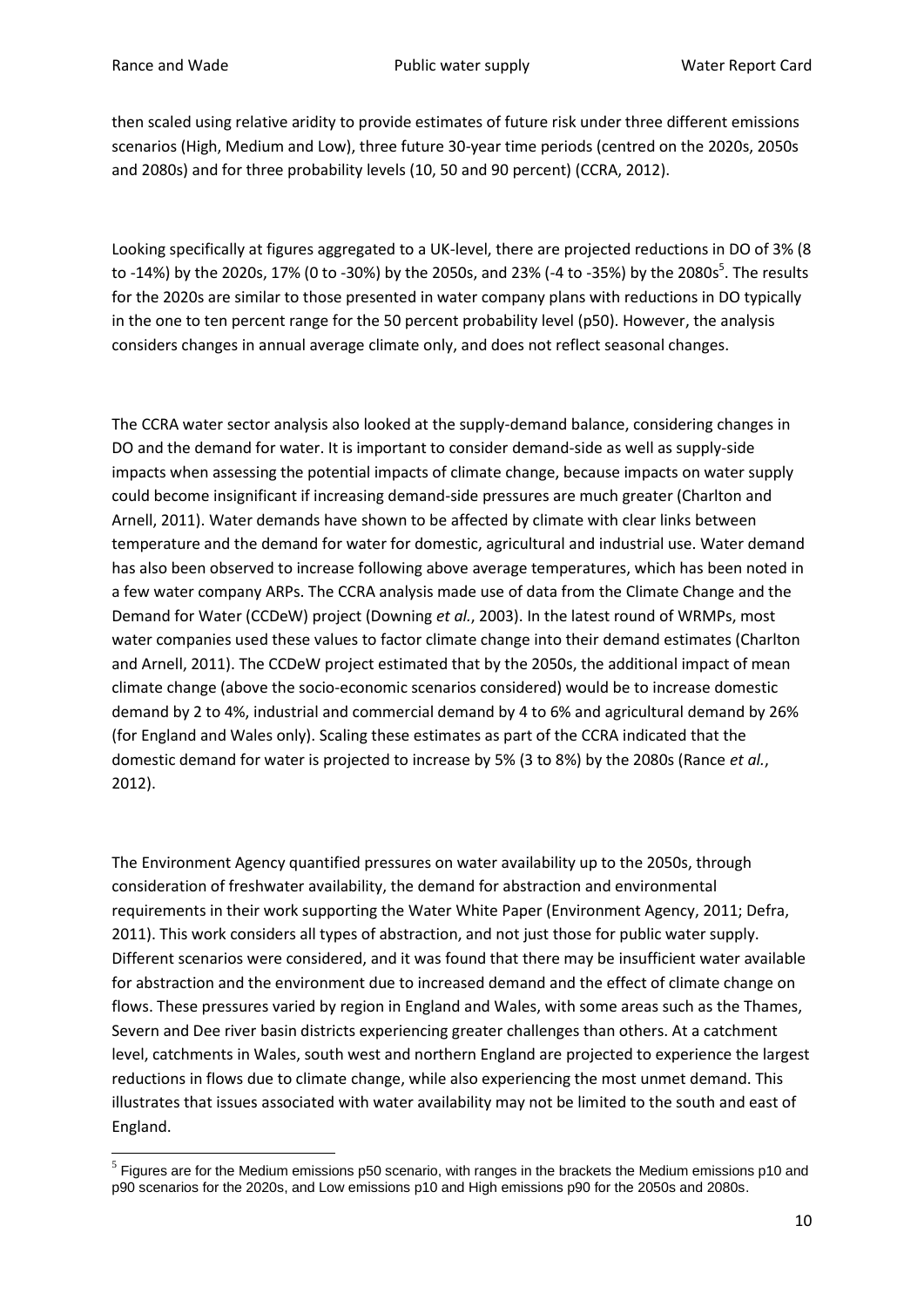# **Socio-economic drivers**

While climate change was found to be the single largest component affecting water supply in the latest water company WRMPs (Arnell, 2011; Charlton and Arnell, 2011), it is important to consider how socio-economic drivers may influence the supply-demand balance. These drivers include population growth, as this affects the total demand for water; consumer attitudes and behaviour affecting water consumption and the uptake of water-saving devices; property occupancy, with lower rates shown to lead to greater water use per capita; land use change, as this may significantly affect future flow regimes; and technological advancement such as improved water efficiency measures.

The CCRA water sector analysis considered the change in demand due to change in population as well as changes in per capita consumption. The findings indicate that the supply-demand deficit could be heavily influenced by population growth, further adding to the deficit resulting from projected climate change (Rance *et al.*, 2012).

It is also important to consider regulatory changes. Water resources management in the UK is influenced by the EU Water Framework Directive (WFD) and Habitats Directive. There could be further pressures on the situation should environmental requirements for water change due to the impacts of climate change (Environment Agency, 2011). Potential changes in water availability, coupled with variations in demand as well as the requirement to maintain 'good ecological status' in rivers and lakes under the requirements of the WFD means that long-term water resources planning is needed to manage risks and adapt to climate change.

## **Confidence in the science**

There is medium confidence with regard to the possible impacts of climate change on public water supply availability. Confidence may improve with use of UKCP09 in water supply planning. It could also be improved by including broader consideration of factors that influence the supply-demand balance, such as leakage and the influence of the potential withdrawal of abstraction licences due to environmental pressures.

## **Research gaps**

The following are some key areas and ways in which the evidence base and planning could be improved: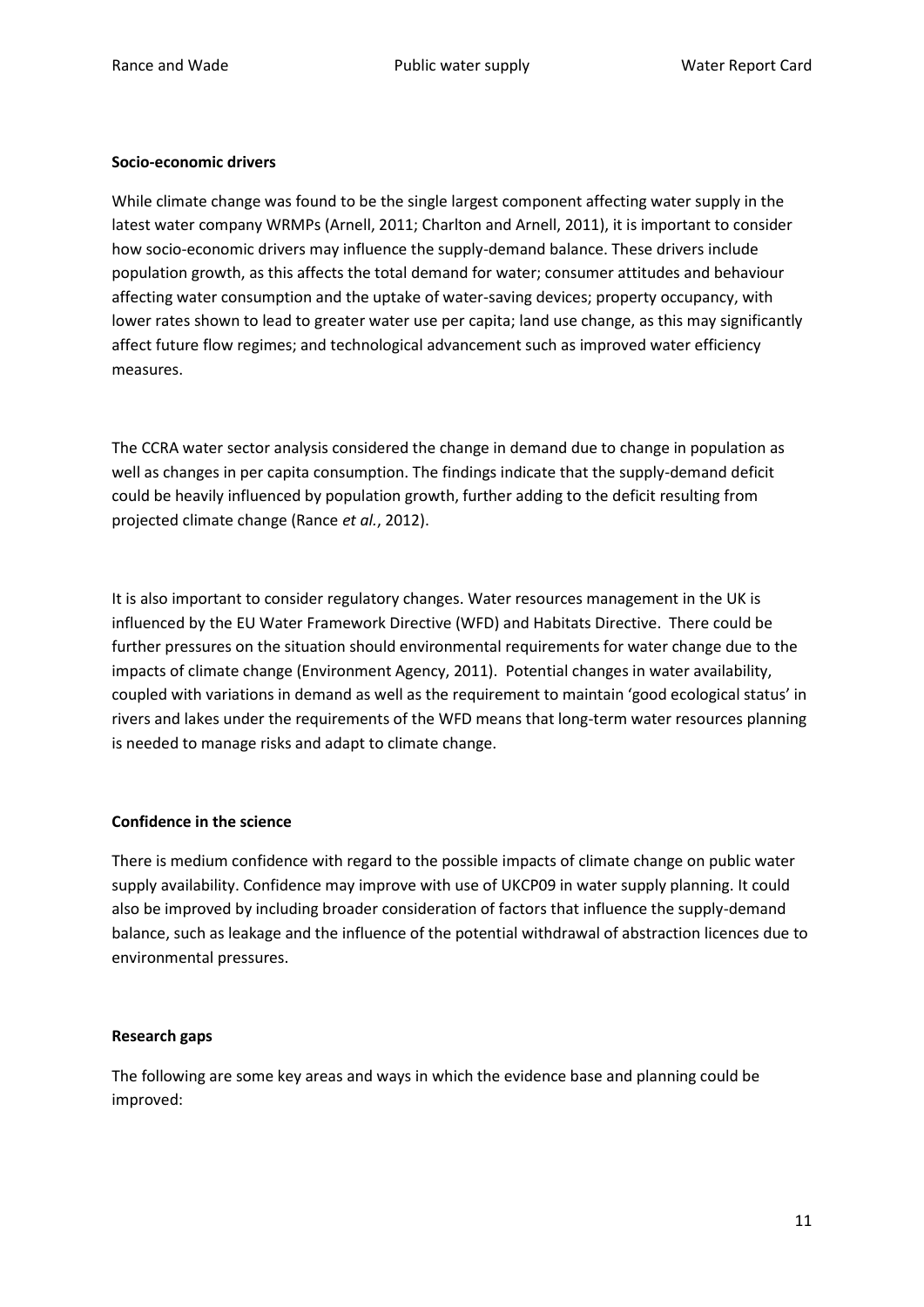- 1. Methods of incorporating climate change information such as UKCP09 into assessments of water availability could be further developed.
- 2. Understanding of the impacts of climate change on drought could be improved. This might include climate modelling of multi-season droughts.
- 3. The characteristics of changes in climate over time could be investigated, e.g. up to the 2080s, and what this means for water supply availability.
- 4. Tools and techniques could be developed so that local case studies can be upscaled to a national scale assessment.
- 5. Knowledge on environmental water requirements under current conditions as well as different scenarios of climate change could be improved.
- 6. Improve understanding as to how the implementation of different adaptation strategies (e.g. supply-side measures) could influence the situation.

# **References**

Arnell, N. and Reynard, N. (2007) Water Resources Planning Guidelines – Supplementary guidance to Chapter 8: Climate change implications in estimates of water resource zone deployable output. Environment Agency report. Environment Agency.

Arnell, N.W. (1998) Climate change and water resources in Britain. Climatic Change, 39(1), 83-110.

Arnell, N.W. (2003) Effects of Climate Change on River Flows and Groundwater Recharge: UKCIP02 scenarios. UKWIR Report 03/CL/04/2. ISBN 1-84057-286-8.

Arnell, N.W. (2004) Climate-change impacts on river flows in Britain: the UKCIP02 scenarios. Water and Environment Journal, 18, 112-117.

Arnell, N.W. (2011) Incorporating Climate Change into Water Resources Planning in England and Wales. JAWRA Journal of the American Water Resources Association, 47(3), 541-549.

Bates, B.C., Kundzewicz Z.W., Wu S., Palutikof J.P., Eds. (2008) Climate Change and Water. Technical Paper of the Intergovernmental Panel on Climate Change, IPCC Secretariat, Geneva, 210pp.

Betts, R.A., Boucher, O., Collins, M., Cox, P.M., Falloon, P.D., Gedney, N., Hemming, D.L., Huntingford, C., Jones, C.D., Sexton, D.M.H. And Webb, M.J. (2007) Projected increase in continental runoff due to plant responses to increasing carbon dioxide. Nature, 448, 1037-1041.

Burke, E.J., Perry, R.H.J. and Brown, S.J. (2010) An extreme value analysis of UK drought and projections of change in the future. Journal of Hydrology, 388 (1-2), 131– 143.

CCIRG (1996) Review of the potential effects of climate change in the United Kingdom. Department of the Environment, HMSO, London.

CCRA (2012) CCRA Evidence Report. UK 2012 Climate Change Risk Assessment, Defra, London.

Charlton, M.B. and Arnell, N.W. (2011) Adapting to climate change impacts on water resources in England - An assessment of draft Water Resources Management Plans. Global Environmental Change 21, 238–248.

Christierson, B.v., Vidal, J.P. and Wade, S.D. (2012) Using UKCP09 probabilistic climate information for UK water resource planning. Journal of Hydrology, 424-425, 48-67.

Christierson, B.v., Wade, S.D. and Rance, J. (2009) Assessment of the significance to water resource management plans of the UK Climate Projections 2009. UKWIR Report 09/CL/04/11, ISBN 1-84057- 547-6.

Defra (2011) Water for Life (The Water White Paper), December 2011. Online: http://www.officialdocuments.gov.uk/document/cm82/8230/8230.pdf (Accessed 08/12/11).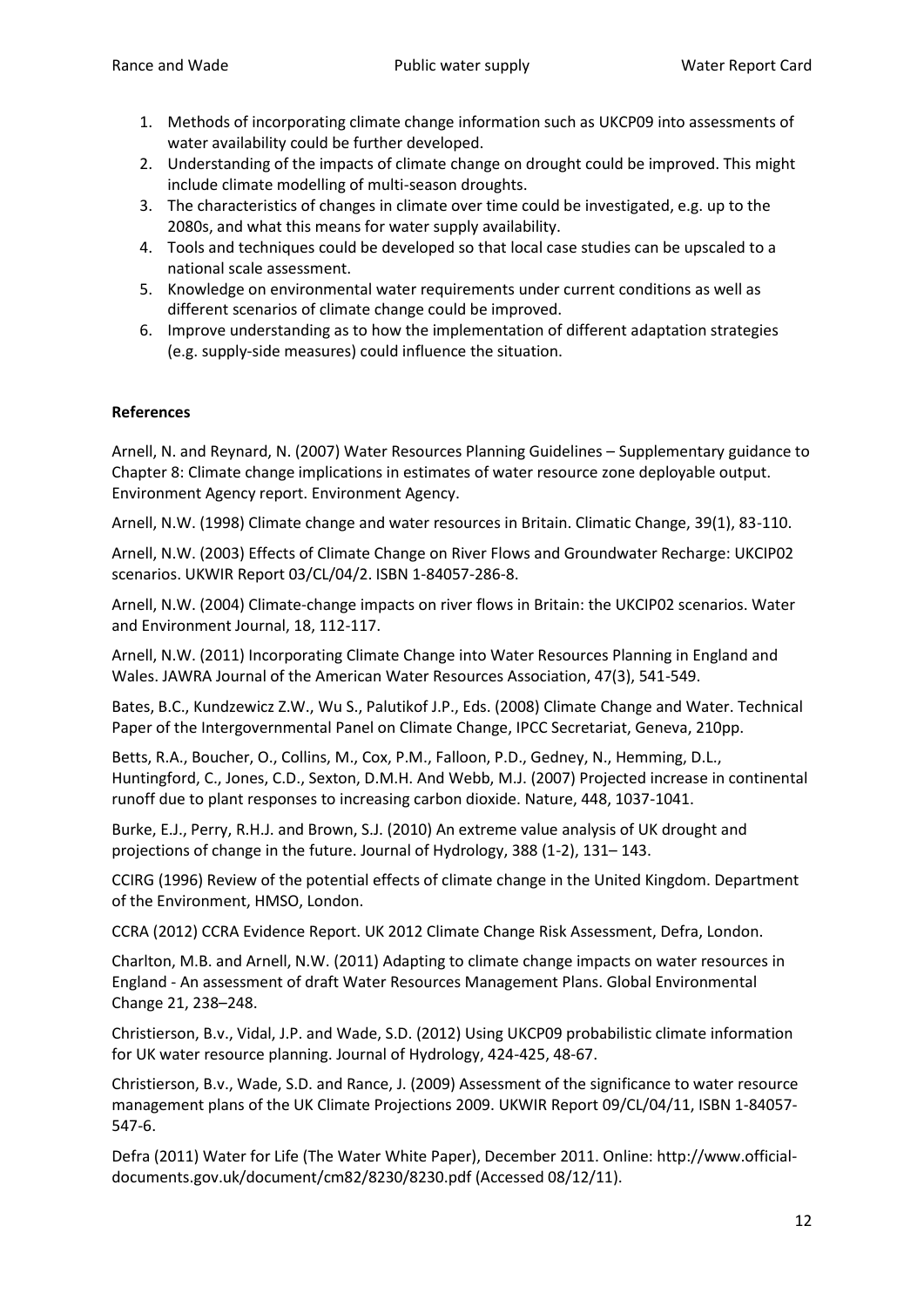Downing, T.E., Butterfield, R.E., Edmonds, B., Knox, J.W., Moss, S., Piper B.S. and Weatherhead, E.K. (and the CCDeW project team) (2003) Climate Change and the Demand for Water, Research Report, Stockholm Environment Institute Oxford Office, Oxford.

Environment Agency (2008) Water resources planning guideline. Environment Agency, Bristol. Updated in November 2008.

Environment Agency (2009) Impacts of long droughts on water resources. Science Report – SC070079/SR. Environment Agency, Bristol.

Environment Agency (2011) The case for change – current and future water availability. Report – GEHO1111BVEP-E-E. Environment Agency, Bristol.

Environment Agency, Ofwat, Defra and the Welsh Government (2012) Water resources planning guideline: The technical methods and instructions. Developed by Environment Agency, Ofwat, Defra and the Welsh Government.

Environment Agency (2013) Climate change approaches in water resources planning – overview of new methods. Science Report - SC090017/R3. Environment Agency, Bristol.

Fowler, H.J., Kilsby, C.G. and Stunnell, J. (2007) Modelling the impacts of projected future climate change on water resources in north-west England. Hydrol. Earth Syst. Sci., 11, 1115-1126.

Hulme, M. and Jenkins, G.J. (1998) Climate change scenarios for the United Kingdom. In: UK Climate Impacts Programme Technical Report No. 1. Climatic Research Unit, University of East Anglia, Norwich, 80pp.

Hulme, M., Jenkins, G.J., Lu, X., Turnpenny, J.R., Mitchell T.D., Jones, R.G., Lowe, J., Murphy, J.M., Hassell, D., Boorman, P., McDonald, R. and Hill, S. (2002) Climate Change Scenarios for the United Kingdom: The UKCIP02 Scientific Report. Tyndall Centre for Climate Change Research, School of Environmental Sciences, University of East Anglia, Norwich, UK, 120 pp.

Lopez, A., Fung., F., New, M., Watts, G., Weston, A and Wilby, R.L. (2009) From climate model ensembles to climate change impacts and adaptation: A case study of water resources management in the southwest of England. Water Resour. Res., 45, W08419.

Marsh, T. (2004) The UK drought of 2003 - an overview (extended version of a paper published in 'Weather' (August, 2004, Vol. 59, No. 8)). Available at: http://www.nwl.ac.uk/ih/nrfa/yb/yb2003/drought2003/index.html

Marsh, T., Cole, G. and Wilby, R. (2007) Major droughts in England and Wales, 1800 – 2006. Weather, 62, 87–93. doi: 10.1002/wea.67.

McBain, W., Wilkes, D. and Retter, M. (2010) Flood resilience and resistance for critical infrastructure. C688, CIRIA, London (ISBN: 978-086017-688-6).

Met Office (2012) CCRA Evidence Report Annex A: Scenarios of climate variability and change. UK 2012 Climate Change Risk Assessment, Defra, London.

Murphy, J. M., Sexton, D.M.H., Jenkins, G.J., Boorman, P.M., Booth, B.B.B., Brown, C.C., Clark, R.T., Collins, M., Harris, G.R., Kendon, E.J., Betts, R.A., Brown, S.J., Howard, T., Humphrey, K.A., McCarthy, M.P., McDonald, R.E., Stephens, A., Wallace, C., Warren, R. Wilby, R., Wood, R.A. (2009) UK Climate Projections Science Report: Climate change projections, Met Office Hadley Centre, Exeter, UK.

New, M., Lopez, A., Dessai, S. and Wilby, R. (2007) Challenges in using probabilistic climate change information for impact assessments: an example from the water sector. Phil. Trans. R. Soc. A 365, 2117–2131.